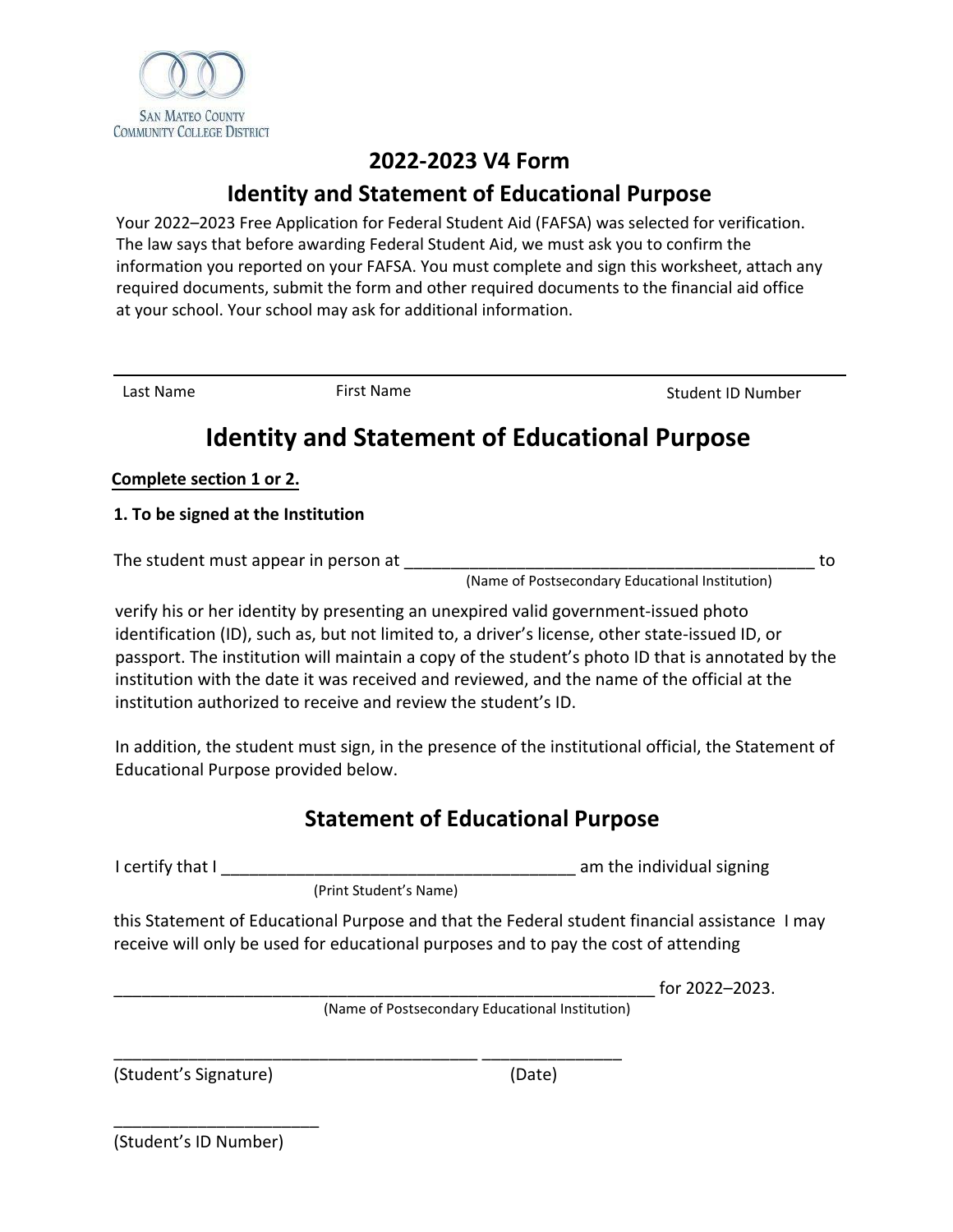#### **2. To be signed in the presence of a Notary**

If the student is unable to appear in person at

(Name of Postsecondary Educational Institution)

to verify his or her identity, the student must provide:

**(a)** A copy of the valid unexpired government-issued photo identification (ID) that is acknowledged in the notary statement below or that is presented to a notary, such as, but not limited to, a driver's license, other state-issued ID, or passport; and

**(b)** The original Statement of Educational Purpose, which is provided below, must be notarized. If the notary statement appears on a separate page than the Statement of Educational Purpose, there must be a clear indication that the Statement of Educational Purpose was the document notarized.

## **Statement of Educational Purpose**

| (Print Student's Name)                                                                                                                                                               |                                                 |                                                |                                                         |  |
|--------------------------------------------------------------------------------------------------------------------------------------------------------------------------------------|-------------------------------------------------|------------------------------------------------|---------------------------------------------------------|--|
| this Statement of Educational Purpose and that the Federal student financial assistance<br>I may receive will only be used for educational purposes and to pay the cost of attending |                                                 |                                                |                                                         |  |
|                                                                                                                                                                                      |                                                 |                                                | for 2022-2023.                                          |  |
|                                                                                                                                                                                      | (Name of Postsecondary Educational Institution) |                                                |                                                         |  |
|                                                                                                                                                                                      |                                                 |                                                |                                                         |  |
| (Student's Signature)                                                                                                                                                                |                                                 | (Date)                                         |                                                         |  |
| (Student's ID Number)                                                                                                                                                                |                                                 |                                                |                                                         |  |
|                                                                                                                                                                                      |                                                 | <b>Notary's Certificate of Acknowledgement</b> |                                                         |  |
|                                                                                                                                                                                      |                                                 |                                                |                                                         |  |
|                                                                                                                                                                                      |                                                 |                                                |                                                         |  |
|                                                                                                                                                                                      |                                                 |                                                |                                                         |  |
| (Date)                                                                                                                                                                               |                                                 |                                                | (Notary's name)                                         |  |
|                                                                                                                                                                                      |                                                 |                                                |                                                         |  |
| basis of satisfactory evidence of identification                                                                                                                                     |                                                 | (printed name of signer)                       |                                                         |  |
|                                                                                                                                                                                      |                                                 |                                                | (type of unexpired government-issued Photo ID Provided) |  |

to be the above-named person who signed the foregoing instrument.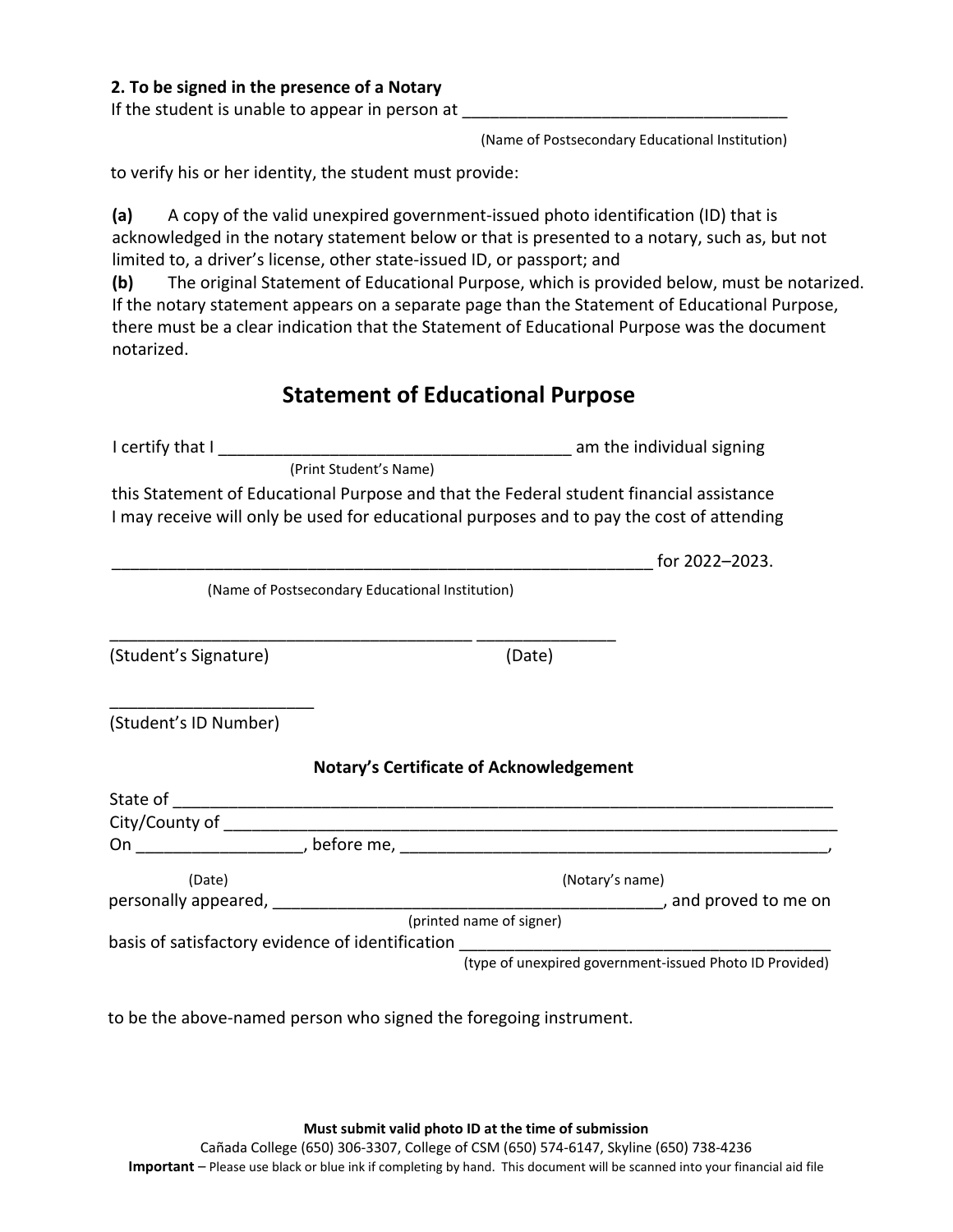#### **WITNESS my hand and official seal**

| (seal)                                                                                                 | (Notary signature)                                                                                                          |  |  |  |  |
|--------------------------------------------------------------------------------------------------------|-----------------------------------------------------------------------------------------------------------------------------|--|--|--|--|
| My commission expires on<br>(date)                                                                     |                                                                                                                             |  |  |  |  |
| <b>FOR OFFICE USE ONLY:</b>                                                                            |                                                                                                                             |  |  |  |  |
| Student presented one of the following:                                                                | $\Box$ State Driver's License or Identification Card<br>$\Box$ U.S. Passport<br>$\Box$ Military ID Card<br>$\square$ Other: |  |  |  |  |
| Received by:<br>(Financial Aid Administrator's Printed Name) (Financial Aid Administrator's Signature) |                                                                                                                             |  |  |  |  |
| Date Received:                                                                                         |                                                                                                                             |  |  |  |  |

#### **Must submit valid photo ID at the time of submission**

Cañada College (650) 306-3307, College of CSM (650) 574-6147, Skyline (650) 738-4236 Important – Please use black or blue ink if completing by hand. This document will be scanned into your financial aid file.